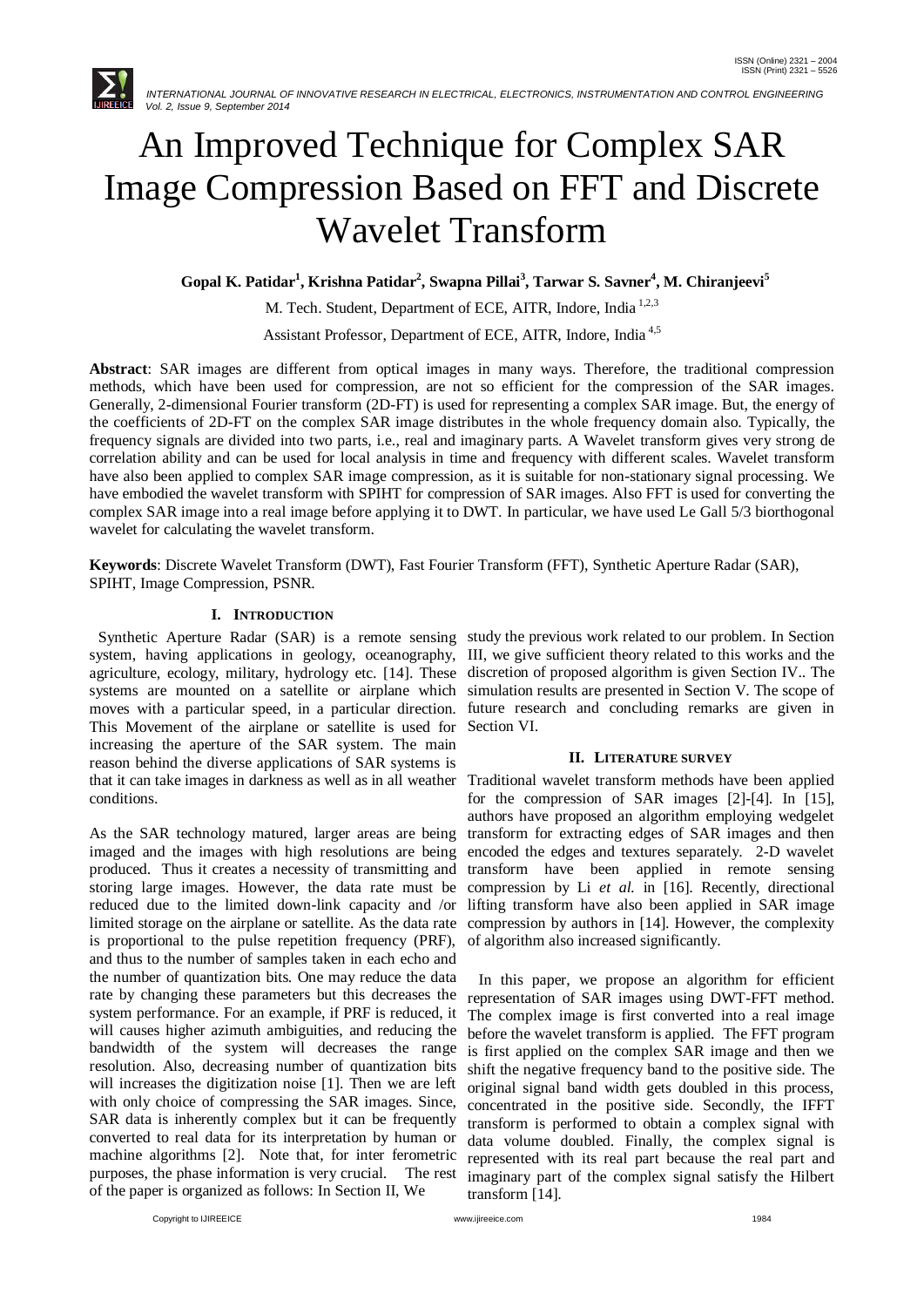

## **III.PRELIMINARIES AND BACKGROUND**

In this section, we review the basics related to the work presented in this paper. However, due to the limitation of space, it not possible to go through the rigours mathematical theory involved behind the algorithm. For detailed information, readers may refer to the references cited in the document at suitable places.

## *A. Discrete Wavelet Transform (DWT)*

In the discrete wavelet transform, an image signal can be analyzed by passing it through an analysis filter bank followed by a decimation operation. This analysis filter bank, which consists of a low pass and a high pass filter at each decomposition stage, is commonly used in image compression [8].

 A two-dimensional transform is done by performing two separate one-dimensional transforms. First, the image is filtered along the x-dimension and decimated by two. Then, it is followed by filtering the sub-image along the ydimension and decimated by two. Finally, we have split the image into four bands denoted by LL, HL, LH and HH after one-level decomposition [14].

 The reconstruction of the image can be carried out by the following procedure. First, we will up sample by a factor of two on all the four sub bands at the coarsest scale, and filter the sub bands in each dimension. Then we sum the four filtered sub bands to reach the low-low sub band at the next finer scale. We repeat this process until the image is fully reconstructed. See Fig. ?? For more details on Fast Fourier transform (FFT), wavelets and image processing, readers are referred to [8][9][11][14].

## *B. Le Gall 5/3 Wavelet*

We have used the popular Le Gall 5/3, also known as biorthogonal CDF-5/3 wavelet for computing the discrete wavelet transform [12]. The Le Gall 5/3 wavelet is also being used in JPEG 2000, lossless image compression standard. The same standard uses CDF-9/7 for lossy image compression. Figure 1 shows an Le Gall 5/3 wavelet.



Fig.1. Le Gall 5/3 Wavelet

#### *C. SPIHT Algorithm*

Set partitioning in hierarchical trees (SPIHT)[5][6], is an image compression algorithm. This algorithm takes advantage of inherent similarities in the sub bands in a wavelet decomposition of an image. Firstly, the algorithm encodes the most important wavelet transform coefficients, and then transmits the bits to get an increasingly refined copy of the original image, progressively. The SPIHT algorithm exploits the properties, present in a wide variety of images. People

Copyright to IJIREEICE [www.ijireeice.com](http://www.ijireeice.com/) 1985

have successfully tested SPIHT in natural (portraits, landscape, weddings, etc.) and medical (X-ray, CT, etc.) images. Its embedded coding process proved to be effective in a variety of reconstruction qualities.



Fig.3. Complex to real image conversion process

SPIHT has also been proved efficient for some less usual purposes, like elevation maps, scientific data, and others. SPIHT follows a bit-plane sequence and codes the individual bits of the coefficients of wavelet transform. Thus, it is capable of recovering the image perfectly since it codes all bits of the transform. However, theoretically, wavelet transform will reconstruction the image perfectly, only if the numbers are stored as infinite-precision numbers. Practically, it is possible to recover the image perfectly by rounding after recovery, however, this is not the most efficient approach.

#### *D. Performance Metrics*

We also measure the performance of the compression algorithm. In measuring the quality of the reconstructed image, these two mathematical metrics are used. One of them is MSE, which measures the cumulative square error between the original and the compressed image. The formula for MSE is giving as;

$$
MSE = \frac{1}{MN} \sum_{i=1}^{M} \sum_{j=1}^{N} [I(i,j) - I'(i,j)]^{2}
$$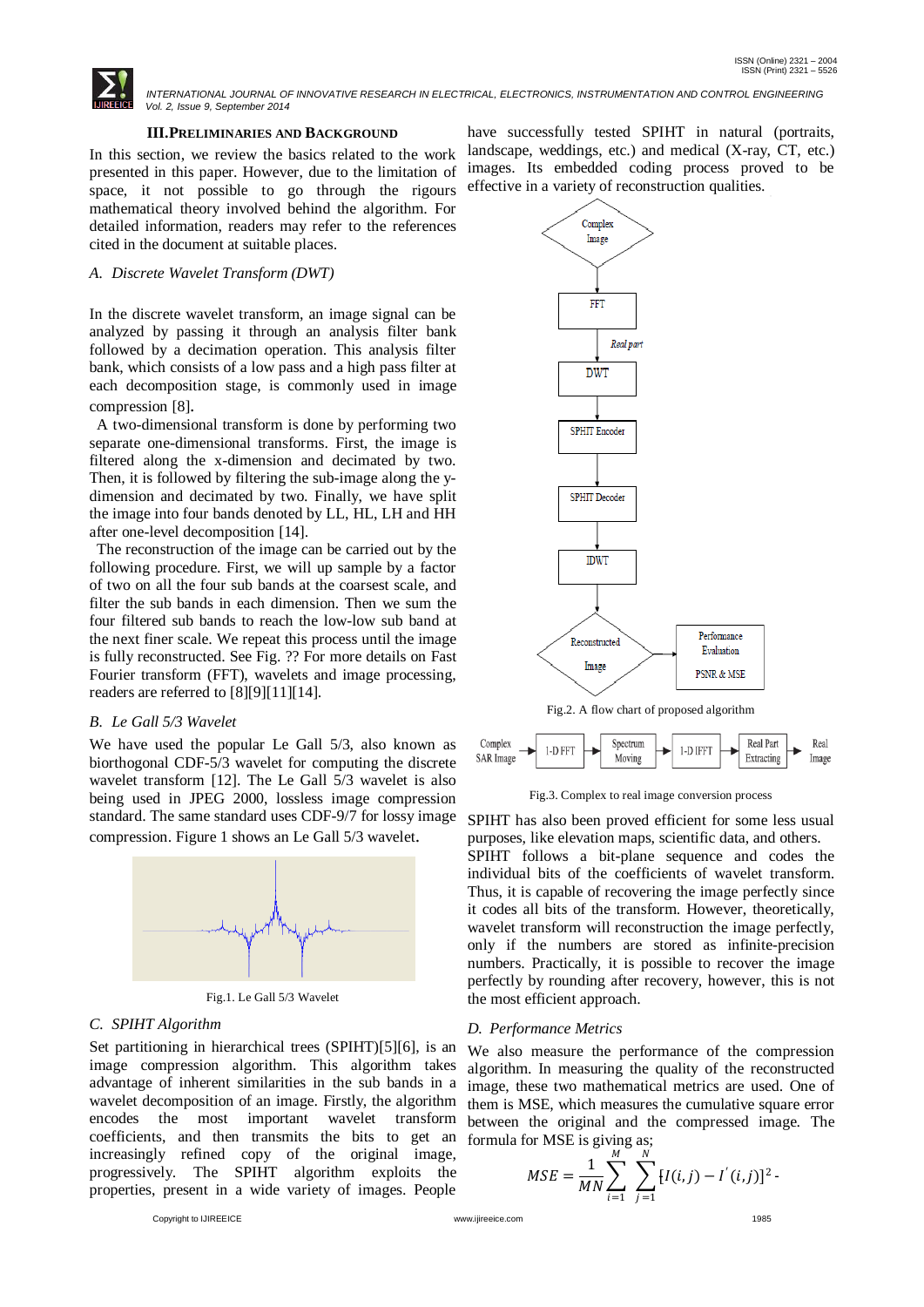

The second metric is "Peak signal to noise ratio", i.e., PSNR, given as;

$$
PSNR = 10 \log_{10} \left( \frac{65535^2}{MSE} \right)
$$

Due to the fact that, various signals have a very extensive dynamic range, it is worthy to represent PSNR in terms of the logarithmic or decibel scale. PSNR is an engineering term which represents the ratio between the greatest likely power of a signal and the power of corrupting noise which affects the fidelity of its representation. The PSNR is commonly used to measure the quality of reconstruction by lossless compression code (e.g., for image compression). While these two measurements may not be the best approach for measuring an image compression performance, but they provide a guide to the quality of the reconstructed image. A lower value of MSE and higher value of PSNR, shows a good reconstructed image, i.e., the image has low error and high image fidelity.

## **IV.PROPOSED ALGORITHM**

We embodied the fast Fourier transform (FFT) and discrete wavelet transform (DWT) for the compression of complex SAR image. We name it as DWT\_FFT algorithm.

Since, complex SAR images can generally be compressed in two kinds of images: real and imaginary part of original complex SAR image, and real image with FFT converted from original complex SAR image. It was shown by Brandfass *et al*. in [3] that a complex SAR image can be first converted into a real image of the same amount and without loss of any phase information then performed wavelet representation and zero-tree encoding on the real image. The real image achieved through FFT scheme is equivalent to the interpolation image of the real-part image of complex SAR image. Both the real image and the real part/imaginary part of the complex SAR image are rich in edges. The Figure 3 give necessary steps taken for the obtaining a real image from a complex SAR image. The flow chart, given in figure 2 explains the whole procedure, which is as follows;

1. First of all, the complex SAR image is converted into a real image by taking its FFT, and then shifting the spectrum to positive frequencies.

2. Then we perform the discrete wavelet transform (DWT) on this real image. We have used popular Le Gall 5/3 wavelet for computing wavelet transform.

3. Now we encode these wavelet coefficients using SPIHT algorithm. 1The MATLAB implementation of SPIHT codec used here is downloaded from website:*http://www.mathworks.com/matlabcentral/fileexch ange/4808-spiht*.

4. In order to reconstruct the image from the encoded one, we first decode the encoded image, and then perform inverse DWT.

5. Then we calculate the performance metric of this reconstructed image, i.e., MSE and PSNR.

We have applied our algorithm on six SAR images obtained from the website of "Sandia National Laboratories", given in Figure 4-9. The simulation results are presented in the Section V.



Fig.4. Complex SAR Image 1



Fig.5. Complex SAR Image 2



Fig.6. Complex SAR Image 3



Fig.7. Complex SAR Image 4

Copyright to IJIREEICE [www.ijireeice.com](http://www.ijireeice.com/) 1986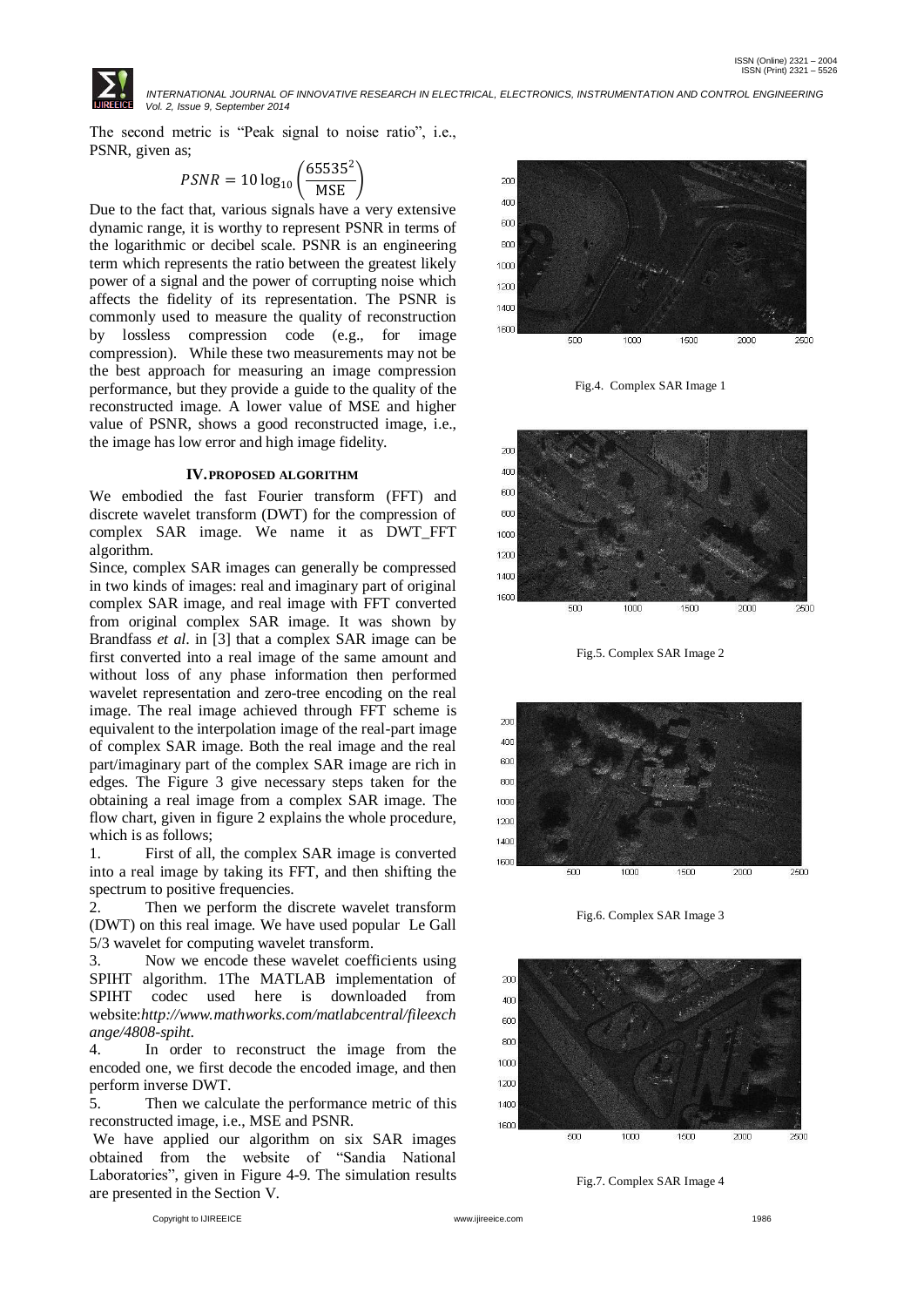



Fig.8. Complex SAR Image 5



Fig.9. Complex SAR Image 6

# **V. RESULTS**

In this section, we present few simulation results to show the effectiveness of the proposed image compression algorithm. We have performed extensive simulations on six complex SAR images obtained from "Sandiya National Laboratories" [7]. The values of metrics obtained are tabulated in the Table I. In view of the size of the manuscript, we have given histograms only for Image 1 only, out of total six images.

| <b>SAR</b>    | 1.0 BPP     |            | <b>3.0 BPP</b> |            | 5.0 BPP     |       |
|---------------|-------------|------------|----------------|------------|-------------|-------|
|               | <b>PSNR</b> | <b>MSE</b> | <b>PSNR</b>    | <b>MSE</b> | <b>PSNR</b> | MSE   |
|               | 75.22       | 128.8      | 87.49          | 7.652      | 98.11       | 0.662 |
| 2             | 72.37       | 248.7      | 83.42          | 19.51      | 95.49       | 1.212 |
| $\mathcal{R}$ | 73.40       | 196.2      | 84.17          | 16.40      | 96.39       | 0.985 |
| 4             | 74.07       | 168.0      | 86.09          | 10.54      | 97.84       | 0.705 |
| 5             | 85.08       | 13.30      | 95.61          | 1.179      | 107.6       | 0.073 |
| 6             | 75.22       | 128.8      | 87.49          | 7.652      | 98.11       | 0.662 |

TABLE I OBTAINED VALUES OF METRICS



Fig.10. Histogram for SAR Image 1 at bpp 1.0



Fig.11. Histogram for SAR Image 1 at bpp 3.0



Fig.12. Histogram for SAR Image 1 at bpp 5.0

# **VI.CONCLUSION**

The DWT–FFT scheme performs better than SPIHT in compression of SAR images. The proposed algorithm shows significant improvement in PSNR and MSE as compared to SPIHT. We also note the improvement in metrics with increase in BPP. We analyze mainly the SAR data from various satellite projections. These results may prove useful in further analysis of non-stationary signals, time series, etc.

Copyright to IJIREEICE [www.ijireeice.com](http://www.ijireeice.com/) 1987